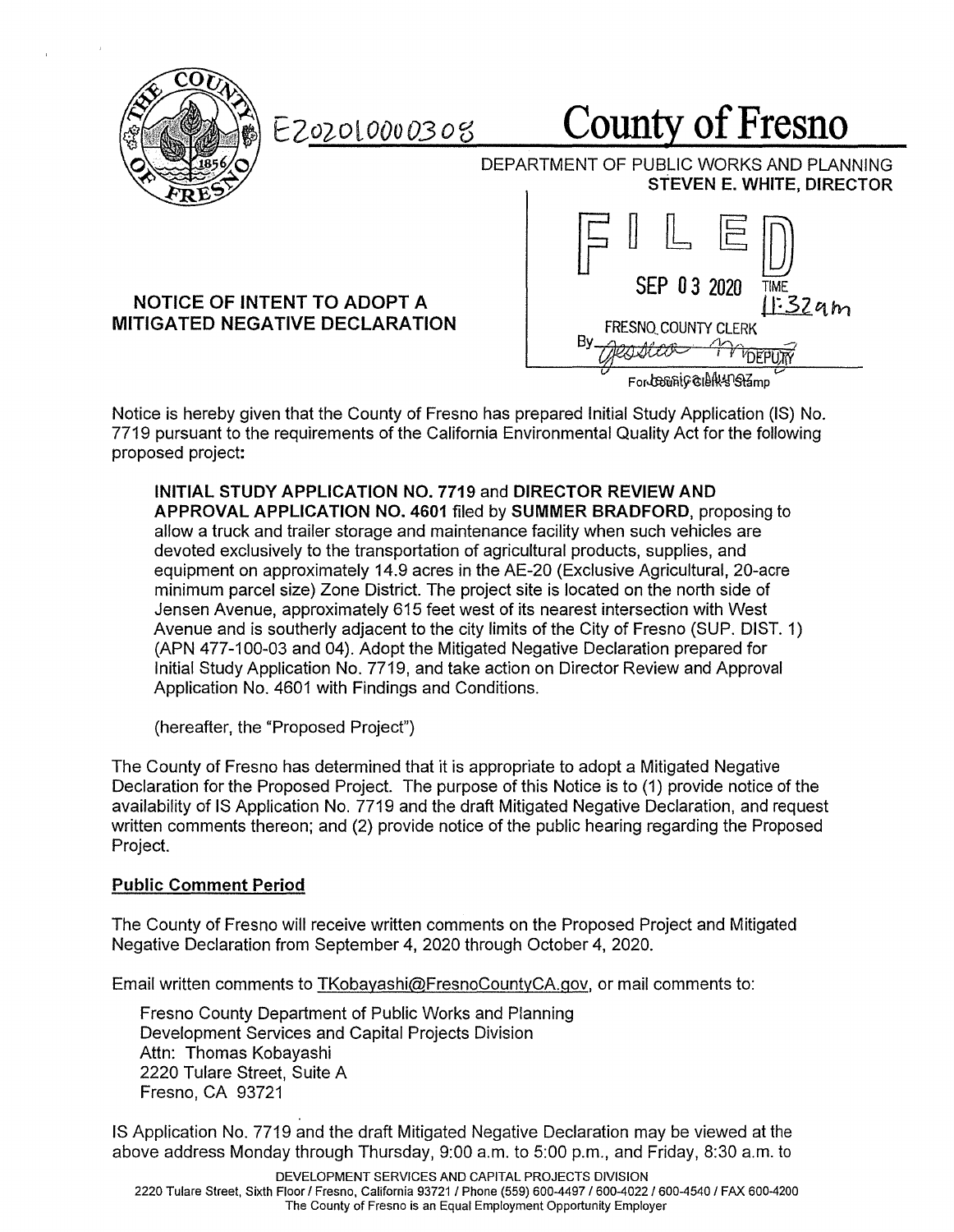# *E-ZoZolOooo.soS*

12:30 p.m. (except holidays), or at www.co.fresno.ca.us/initialstudies An electronic copy of the draft Mitigated Negative Declaration for the Proposed Project may be obtained from Thomas Kobayashi at the addresses above.

#### \* **SPECIAL NOTICE REGARDING PUBLIC PARTICIPATION DUE TO COVID-19** \*

Due to the current Shelter-in-Place Order covering the State of California and Social Distance Guidelines issued by Federal, State, and Local Authorities, the County is implementing the following changes for attendance and public comment at all Planning Commission meetings until notified otherwise. The Board chambers will be open to the public. Any member of the Planning Commission may participate from a remote location by teleconference pursuant to Governor Gavin Newsom's executive Order N-25-20. Instructions about how to participate in the meeting will be posted to: https://www.co.fresno.ca.us/planningcommission 72 hours prior to the meeting date.

- The meeting will be broadcast. You are strongly encouraged to listen to the Planning Commission meeting at: http://www. co. fresno. ca. us/PlanninqCommission.
- If you attend the Planning Commission meeting in person, you will be required to maintain appropriate social distancing, i.e., maintain a 6-foot distance between yourself and other individuals. Due to Shelter-in-Place requirements, the number of people in the Board chambers will be limited. Members of the public who wish to make public comments will be allowed in on a rotating basis.
- If you choose not to attend the Planning Commission meeting but desire to make general public comment on a specific item on the agenda, you may do so as follows:

#### **Written Comments**

 $\gamma_{\rm{max}} \sim 10^{-14}$ 

- Members of the public are encouraged to submit written comments to: Planningcommissioncomments@fresnocountyca.gov. Comments should be submitted as soon as possible, but not later than 8:30am (15 minutes before the start of the meeting). You will need to provide the following information:
	- Planning Commission Date
	- Item Number
	- **Comments**
- Please submit a separate email for each item you are commenting on.
- Please be aware that public comments received that do not specify a particular agenda item will be made part of the record of proceedings as a general public comment.
- If a written comment is received after the start of the meeting, it will be made part of the record of proceedings, provided that such comments are received prior to the end of the Planning Commission meeting.
- Written comments will be provided to the Planning Commission. Comments received during the meeting may not be distributed to the Planning Commission until after the meeting has concluded.